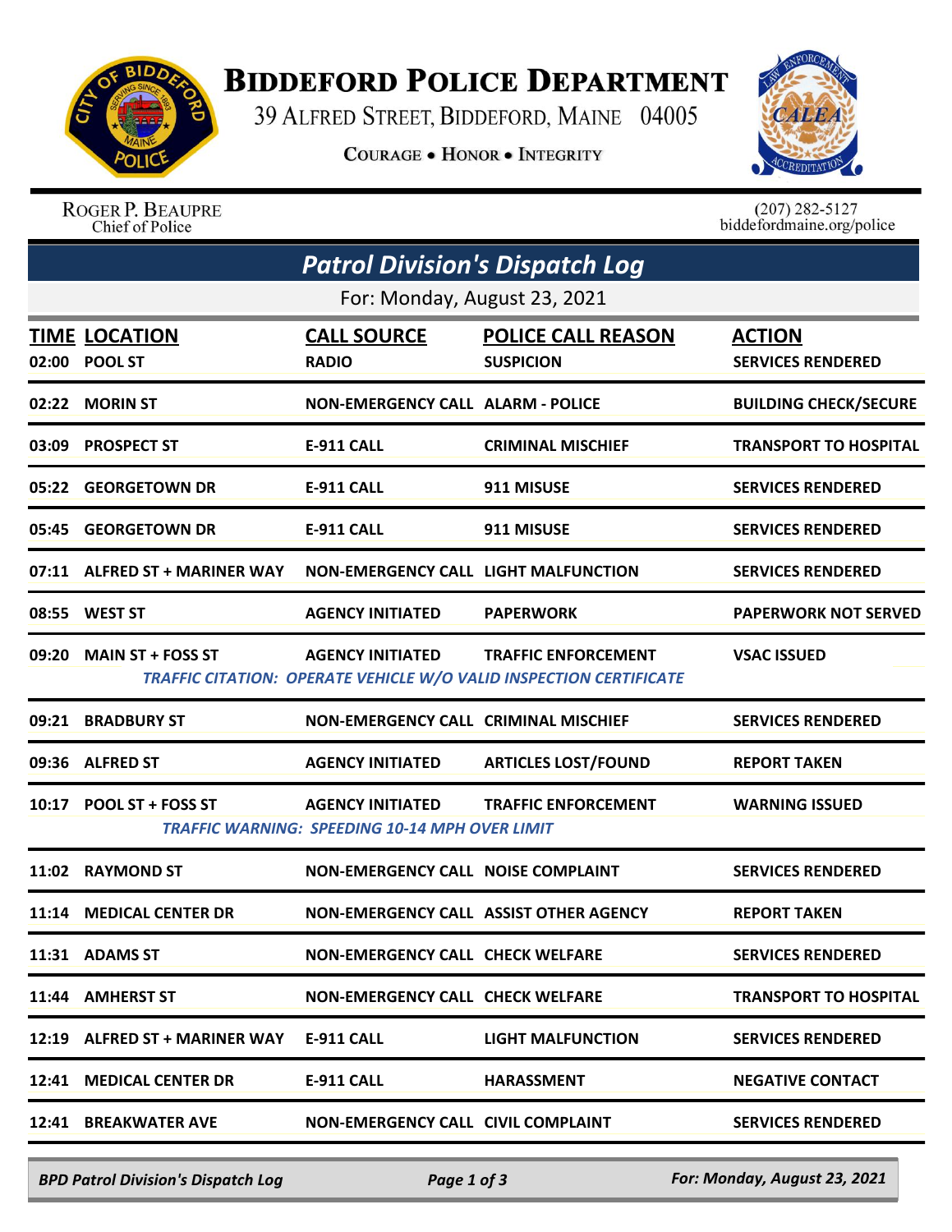**TIME LOCATION CALL SOURCE POLICE CALL REASON ACTION**

**12:53 GEORGE ST NON-EMERGENCY CALL CRIM THREATING/TERRORIZING SUMMONS ISSUED**

**DEFENDANT: JASON ALAN TRICKETT ............... AGE: 50 ............... RESIDENT OF: BIDDEFORD, ME**

## *CHARGE: TERRORIZING*

|                                                                                                                                                               | 13:15 ELM ST                                                | <b>AGENCY INITIATED</b>                                       | <b>PRO-ACTIVE DV RESPONSE TEAM NO VIOLATION</b>                                                                      |                              |  |  |
|---------------------------------------------------------------------------------------------------------------------------------------------------------------|-------------------------------------------------------------|---------------------------------------------------------------|----------------------------------------------------------------------------------------------------------------------|------------------------------|--|--|
|                                                                                                                                                               | 13:17 ALFRED ST                                             | <b>E-911 CALL</b>                                             | <b>VEHICLE CRASH - POLICE ONLY</b>                                                                                   | <b>SERVICES RENDERED</b>     |  |  |
|                                                                                                                                                               | 13:42 BRIDGE RD + FORTUNES ROC NON-EMERGENCY CALL SUSPICION |                                                               |                                                                                                                      | <b>UNFOUNDED</b>             |  |  |
|                                                                                                                                                               | 14:02 GEORGE ST                                             | <b>E-911 CALL</b>                                             | <b>DOMESTIC COMPLAINTS</b>                                                                                           | <b>REPORT TAKEN</b>          |  |  |
|                                                                                                                                                               | 14:55 ALFRED ST                                             | <b>AGENCY INITIATED</b>                                       | <b>PRO-ACTIVE DV RESPONSE TEAM NO VIOLATION</b>                                                                      |                              |  |  |
|                                                                                                                                                               | 15:06 GEORGE ST                                             | <b>NON-EMERGENCY CALL SUSPICION</b>                           |                                                                                                                      | <b>SERVICES RENDERED</b>     |  |  |
|                                                                                                                                                               | 15:13 BIRCH ST                                              | <b>E-911 CALL</b>                                             | <b>DISTURBANCE / NOISE</b>                                                                                           | <b>SERVICES RENDERED</b>     |  |  |
|                                                                                                                                                               | 15:24 BIRCH ST                                              | <b>NON-EMERGENCY CALL FORGERY</b>                             |                                                                                                                      | <b>REPORT TAKEN</b>          |  |  |
|                                                                                                                                                               | 16:22 ALFRED ST                                             | <b>TRAFFIC WARNING: FAILURE TO GIVE SIGNAL BEFORE TURNING</b> | AGENCY INITIATED TRAFFIC ENFORCEMENT<br><b>TRAFFIC WARNING: OPERATING VEHICLE WITH INADEQUATE BRAKE LIGHTS</b>       | <b>WARNING ISSUED</b>        |  |  |
|                                                                                                                                                               | 16:23 ALFRED ST                                             | NON-EMERGENCY CALL HARASSMENT                                 |                                                                                                                      | <b>REPORT TAKEN</b>          |  |  |
|                                                                                                                                                               | 16:24 ALFRED ST                                             | NON-EMERGENCY CALL OUT FOR FOLLOW UP                          |                                                                                                                      | <b>SERVICES RENDERED</b>     |  |  |
|                                                                                                                                                               | <b>16:40 MAIN ST</b>                                        |                                                               | NON-EMERGENCY CALL MENTAL ILLNESS CASES                                                                              | <b>SERVICES RENDERED</b>     |  |  |
|                                                                                                                                                               | 16:47 MAIN ST                                               | <b>E-911 CALL</b>                                             | <b>ALARM - POLICE</b>                                                                                                | <b>BUILDING CHECK/SECURE</b> |  |  |
|                                                                                                                                                               | 17:10 ALFRED ST                                             | <b>AGENCY INITIATED</b>                                       | TRAFFIC ENFORCEMENT WARNING ISSUED<br>TRAFFIC WARNING: PASS 18 OR OLDER; OPERATORS NOT PROPERLY SECURED IN SEAT BELT |                              |  |  |
|                                                                                                                                                               | <b>17:14 MAIN ST</b>                                        | <b>NON-EMERGENCY CALL DRINKING IN PUBLIC</b>                  |                                                                                                                      | <b>SUMMONS ISSUED</b>        |  |  |
| DEFENDANT: KENNETH GERARD MARCOTTE  AGE: 57  RESIDENT OF: BIDDEFORD, ME<br><b>CHARGE: DRINKING IN PUBLIC</b><br><b>CHARGE: VIOLATING CONDITION OF RELEASE</b> |                                                             |                                                               |                                                                                                                      |                              |  |  |
|                                                                                                                                                               | 17:16 ALFRED ST                                             | NON-EMERGENCY CALL ASSIST OTHER AGENCY                        |                                                                                                                      | <b>SERVICES RENDERED</b>     |  |  |
|                                                                                                                                                               | 17:19 SACO FALLS WAY                                        | <b>E-911 CALL</b>                                             | <b>THEFT</b>                                                                                                         | <b>REPORT TAKEN</b>          |  |  |
|                                                                                                                                                               | 17:43 MARINER WAY                                           | NON-EMERGENCY CALL ARTICLES LOST/FOUND                        |                                                                                                                      | <b>REPORT TAKEN</b>          |  |  |
|                                                                                                                                                               | 18:16 OAK PL                                                | NON-EMERGENCY CALL CIVIL COMPLAINT                            |                                                                                                                      | <b>CIVIL COMPLAINT</b>       |  |  |
|                                                                                                                                                               | 18:47 HORRIGAN CT                                           | NON-EMERGENCY CALL CODES ENFORCEMENT                          |                                                                                                                      | <b>REPORT TAKEN</b>          |  |  |
|                                                                                                                                                               |                                                             |                                                               |                                                                                                                      |                              |  |  |

*BPD Patrol Division's Dispatch Log Page 2 of 3 For: Monday, August 23, 2021*